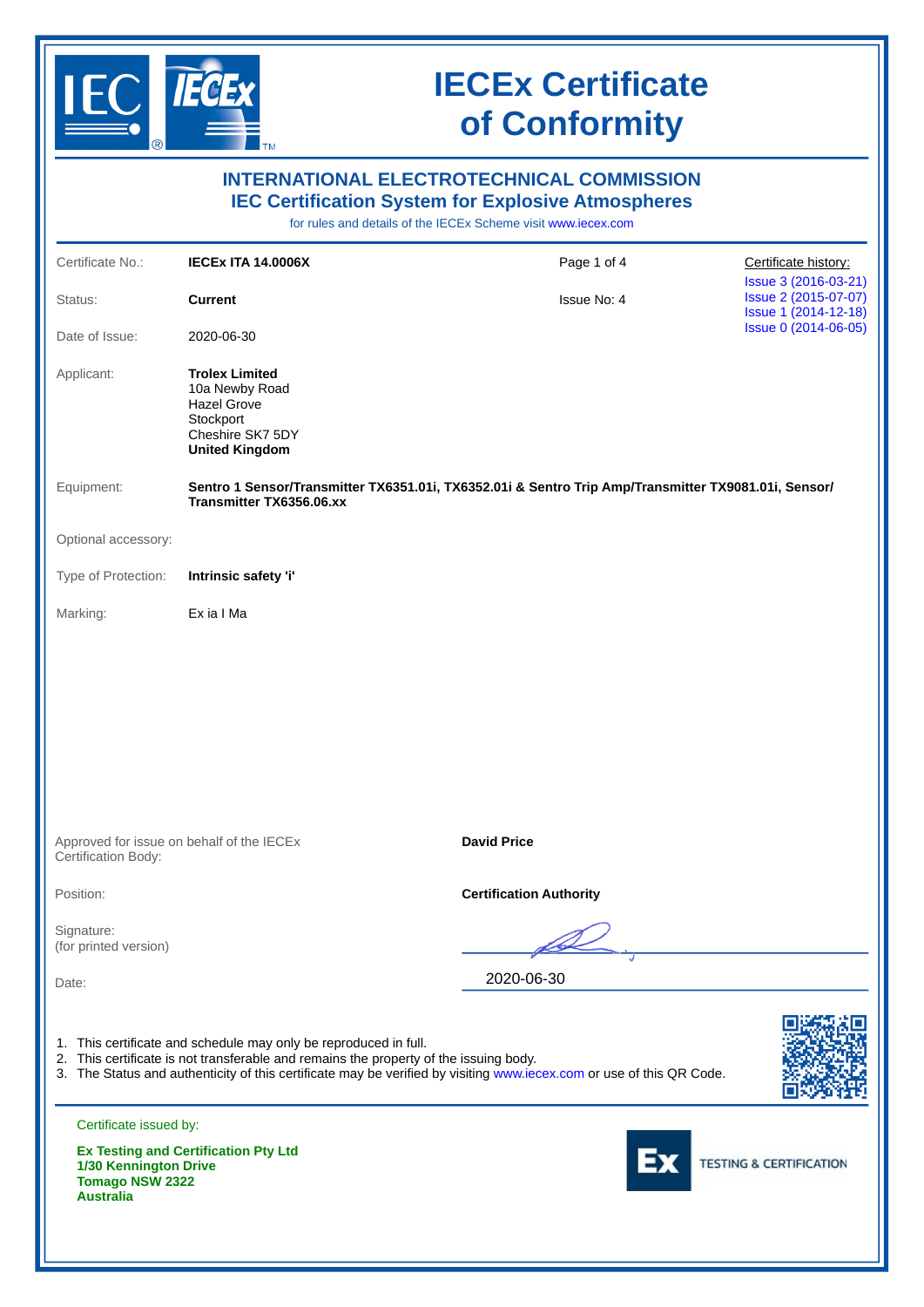

| Certificate No.:                                                                                                                                                                                                                                        | <b>IECEX ITA 14.0006X</b>                                                                                               |                                                                                                                                                              | Page 2 of 4                                                                                                                                                                                                                                                                                                                                                                                                                         |  |  |  |  |
|---------------------------------------------------------------------------------------------------------------------------------------------------------------------------------------------------------------------------------------------------------|-------------------------------------------------------------------------------------------------------------------------|--------------------------------------------------------------------------------------------------------------------------------------------------------------|-------------------------------------------------------------------------------------------------------------------------------------------------------------------------------------------------------------------------------------------------------------------------------------------------------------------------------------------------------------------------------------------------------------------------------------|--|--|--|--|
| Date of issue:                                                                                                                                                                                                                                          | 2020-06-30                                                                                                              |                                                                                                                                                              | Issue No: 4                                                                                                                                                                                                                                                                                                                                                                                                                         |  |  |  |  |
| Manufacturer:                                                                                                                                                                                                                                           | <b>Trolex Limited</b><br>10a Newby Road<br><b>Hazel Grove</b><br>Stockport<br>Cheshire SK7 5DY<br><b>United Kingdom</b> |                                                                                                                                                              |                                                                                                                                                                                                                                                                                                                                                                                                                                     |  |  |  |  |
| Additional<br>manufacturing<br>locations:                                                                                                                                                                                                               |                                                                                                                         |                                                                                                                                                              |                                                                                                                                                                                                                                                                                                                                                                                                                                     |  |  |  |  |
|                                                                                                                                                                                                                                                         |                                                                                                                         | IECEx Scheme Rules, IECEx 02 and Operational Documents as amended                                                                                            | This certificate is issued as verification that a sample(s), representative of production, was assessed and tested and found to comply with<br>the IEC Standard list below and that the manufacturer's quality system, relating to the Ex products covered by this certificate, was<br>assessed and found to comply with the IECEx Quality system requirements. This certificate is granted subject to the conditions as set out in |  |  |  |  |
| <b>STANDARDS:</b><br>to comply with the following standards                                                                                                                                                                                             |                                                                                                                         |                                                                                                                                                              | The equipment and any acceptable variations to it specified in the schedule of this certificate and the identified documents, was found                                                                                                                                                                                                                                                                                             |  |  |  |  |
| IEC 60079-0:2011<br>Edition:6.0                                                                                                                                                                                                                         |                                                                                                                         | Explosive atmospheres - Part 0: General requirements                                                                                                         |                                                                                                                                                                                                                                                                                                                                                                                                                                     |  |  |  |  |
| IEC 60079-11:2011<br>Edition:6.0                                                                                                                                                                                                                        |                                                                                                                         | Explosive atmospheres - Part 11: Equipment protection by intrinsic safety "i"                                                                                |                                                                                                                                                                                                                                                                                                                                                                                                                                     |  |  |  |  |
|                                                                                                                                                                                                                                                         |                                                                                                                         | This Certificate does not indicate compliance with safety and performance requirements<br>other than those expressly included in the Standards listed above. |                                                                                                                                                                                                                                                                                                                                                                                                                                     |  |  |  |  |
| <b>TEST &amp; ASSESSMENT REPORTS:</b><br>A sample(s) of the equipment listed has successfully met the examination and test requirements as recorded in:                                                                                                 |                                                                                                                         |                                                                                                                                                              |                                                                                                                                                                                                                                                                                                                                                                                                                                     |  |  |  |  |
| Test Reports:                                                                                                                                                                                                                                           |                                                                                                                         |                                                                                                                                                              |                                                                                                                                                                                                                                                                                                                                                                                                                                     |  |  |  |  |
| AU/ExTC/ExTR20.0025/00<br>AU/ITA/ExTR13.0029/00<br>AU/ITA/ExTR14.0011/00<br>AU/ITA/ExTR14.0041/00<br>AU/ITA/ExTR15.0026/00<br>AU/ITA/ExTR16.0009/00<br>GB/SIR/ExTR10.0035/01<br>GB/SIR/ExTR12.0032/01<br>GB/SIR/ExTR13.0003/00<br>GB/SIR/ExTR14.0116/00 |                                                                                                                         |                                                                                                                                                              |                                                                                                                                                                                                                                                                                                                                                                                                                                     |  |  |  |  |
| <b>Quality Assessment Report:</b>                                                                                                                                                                                                                       |                                                                                                                         |                                                                                                                                                              |                                                                                                                                                                                                                                                                                                                                                                                                                                     |  |  |  |  |
| GB/SIR/OAR07.0017/09                                                                                                                                                                                                                                    |                                                                                                                         |                                                                                                                                                              |                                                                                                                                                                                                                                                                                                                                                                                                                                     |  |  |  |  |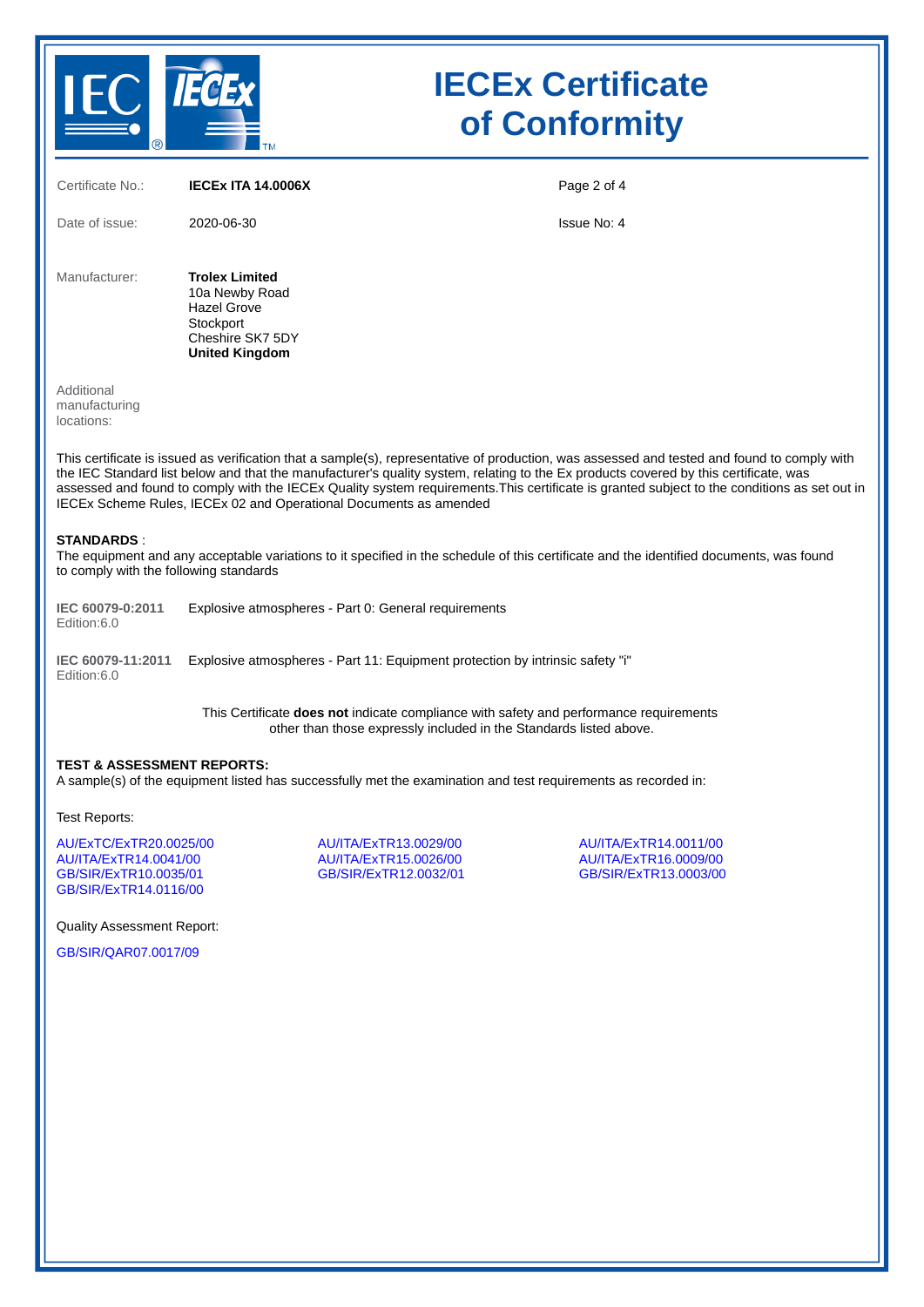

Certificate No.: **IECEx ITA 14.0006X**

Page 3 of 4

Date of issue: 2020-06-30

Issue No: 4

#### **EQUIPMENT:**

•

Equipment and systems covered by this Certificate are as follows:

The Sentro 1 Sensor (or Trip Amp)/Transmitter monitors an input from a fully integrated eModule (or rModule). It provides a reading on an LCD display and an output signal based on the monitored input signal.The TX6351/ TX6352 are fitted with an approved eModule to directly monitor toxic gas concentration, flammable gas concentration, ambient air temperature, or atmospheric pressure and humidity. The TX9081 is fitted with an approved rModule to monitor the input from an external sensor such as a sensor to measure airflow, pressure, vibration, etc.

- **TX6351** 4 wire sensor/transmitter (2x power, 2x signal) - Output options: 4-20mA, 0.4-2V, RS485, Relay, 5-15Hz
	- Module options: any TX6350 eModule or TX9160 Climate eModule
	- **TX6352** 2 wire sensor/transmitter (loop powered)
	- Output options: 4-20mA
- - Module options: TX6350 Toxic gas eModule.
- **TX9081** 4 wire Trip Amp/transmitter (2x power, 2x signal)
- **-** Output options: 4-20mA, 0.4-2V, RS485, Relay, 5-15Hz **-** Modules options: TX9160 rModule
- 

Refer to the annexe for additional information.

#### **SPECIFIC CONDITIONS OF USE: YES as shown below:**

Refer to the annex for additional information.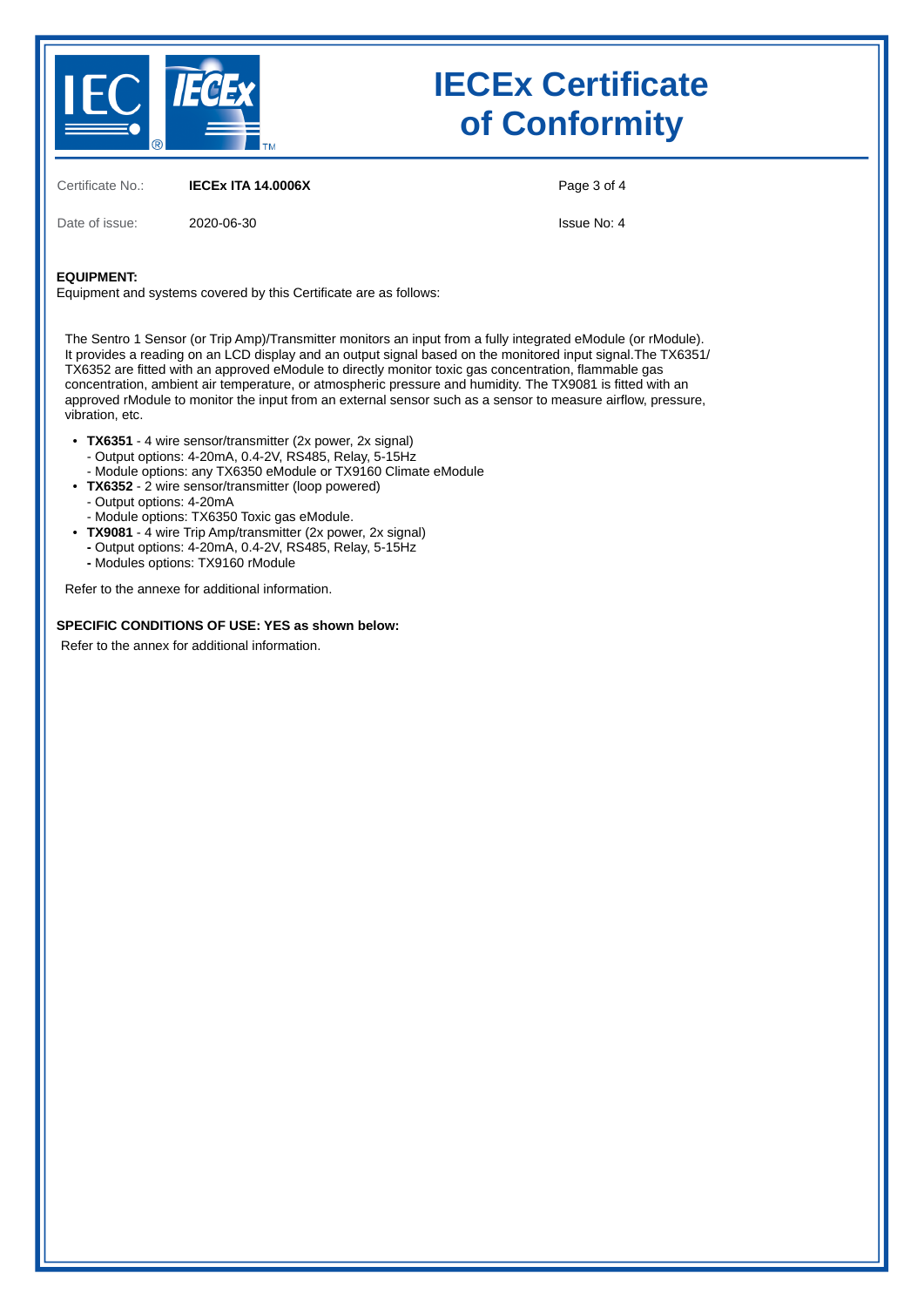

Certificate No.: **IECEx ITA 14.0006X**

Date of issue: 2020-06-30

Page 4 of 4

Issue No: 4

**DETAILS OF CERTIFICATE CHANGES (for issues 1 and above)** See Annex for details

**Annex:**

Certificate Annex\_IECEx\_ITA\_14.0006X-4\_Final.pdf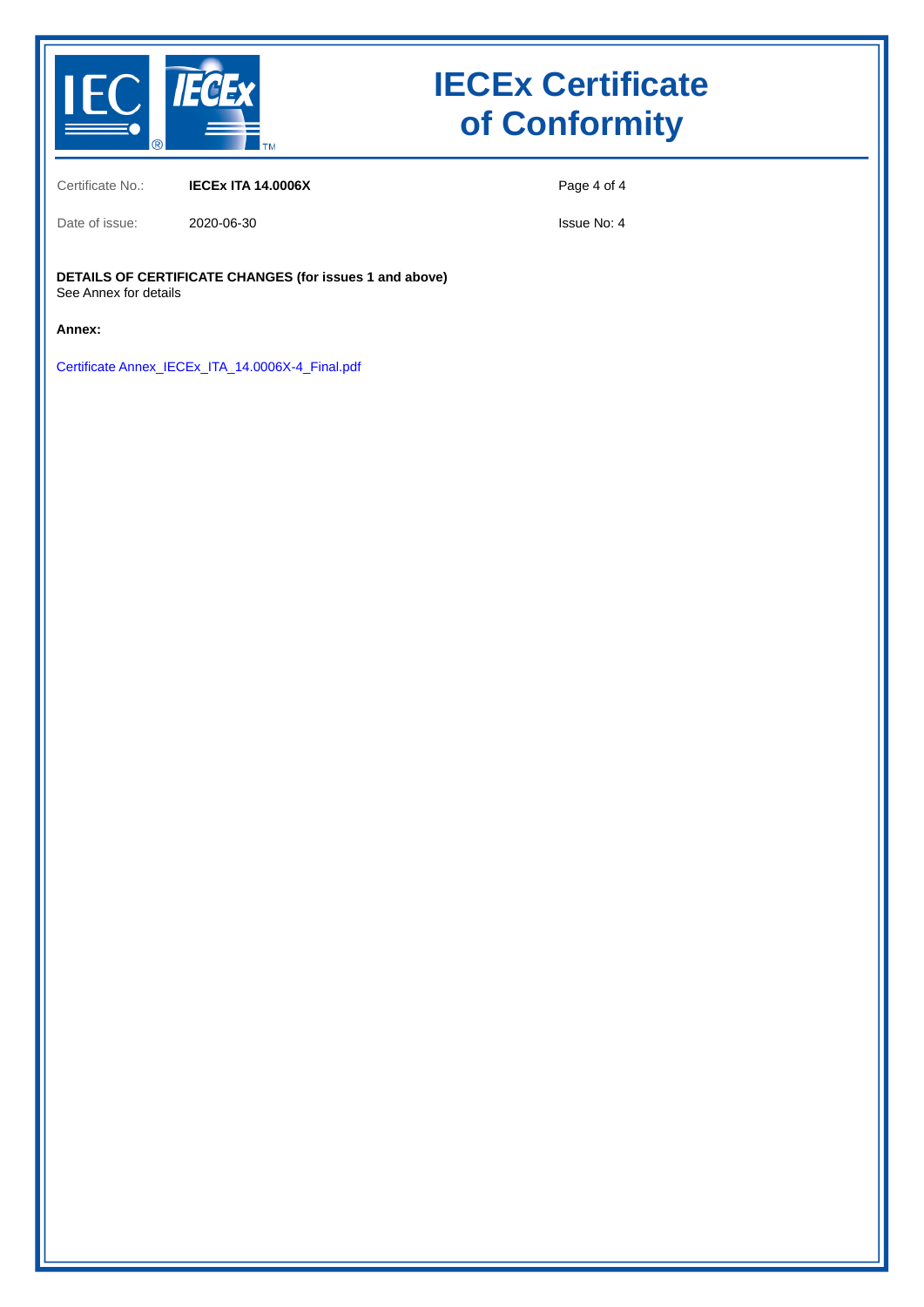

#### **Description:**

The unit comprises a Display PCB, Control PCB and an Output PCB, assembled on a plastic carcass, which in turn is encased in an outer polycarbonate ABS enclosure with antistatic properties with a polycarbonate window for the LCD display. The enclosure provides a degree of ingress protection to at least IP54. External circuit connections are made through the two gland entries at the bottom of the housing.

#### **The Sentro has the option of the following output PCB's that give rise to the following products:**

| <b>Model</b>                    | <b>Output PCB</b>                            |
|---------------------------------|----------------------------------------------|
| TX6351.01i.11 and TX9081.01i.11 | 0.4-2 V Option Comms/Analogue Output         |
| TX6351.01i.12 and TX9081.01i.12 | 4-20 mA 4 Wire Option Comms/ Analogue Output |
| TX6351.01i.15 and TX9081.01i.15 | RS485 Option Comms/ Analogue Output          |
| TX6351.01i.14 and TX9081.01i.14 | Dual Relay Option Relay PCB                  |
| TX6351.01i.13 and TX9081.01i.13 | 5-15 Hz Option Relay PCB                     |
| TX6352.01i.12                   | 4-20 mA 2 Wire (Loop Powered)                |

As part of this certification, the following modules can be used with any of the output PCB's above; the exception to this is that the loop powered version is only compatible with a Toxic eModule due to power consumption constraints.

- TX6350 eModule Flammable, assessed in IECEx ITA 13.0023X
- TX6350 eModule Infrared, assessed in IECEx ITA 13.0023X
- TX6350 eModule Toxic, assessed in IECEx ITA 13.0023X
- TX9160 eModule Climate, assessed in IECEx ITA 13.0023X
- TX9160 rModule 4..20mA, assessed in IECEx ITA 13.0023X
- TX9160 rModule 0.4..2V, assessed in IECEx ITA 13.0023X
- TX9160 rModule PT100, assessed in IECEx ITA 13.0023X
- TX9160 rModule Namur, assessed in IECEx ITA 13.0023X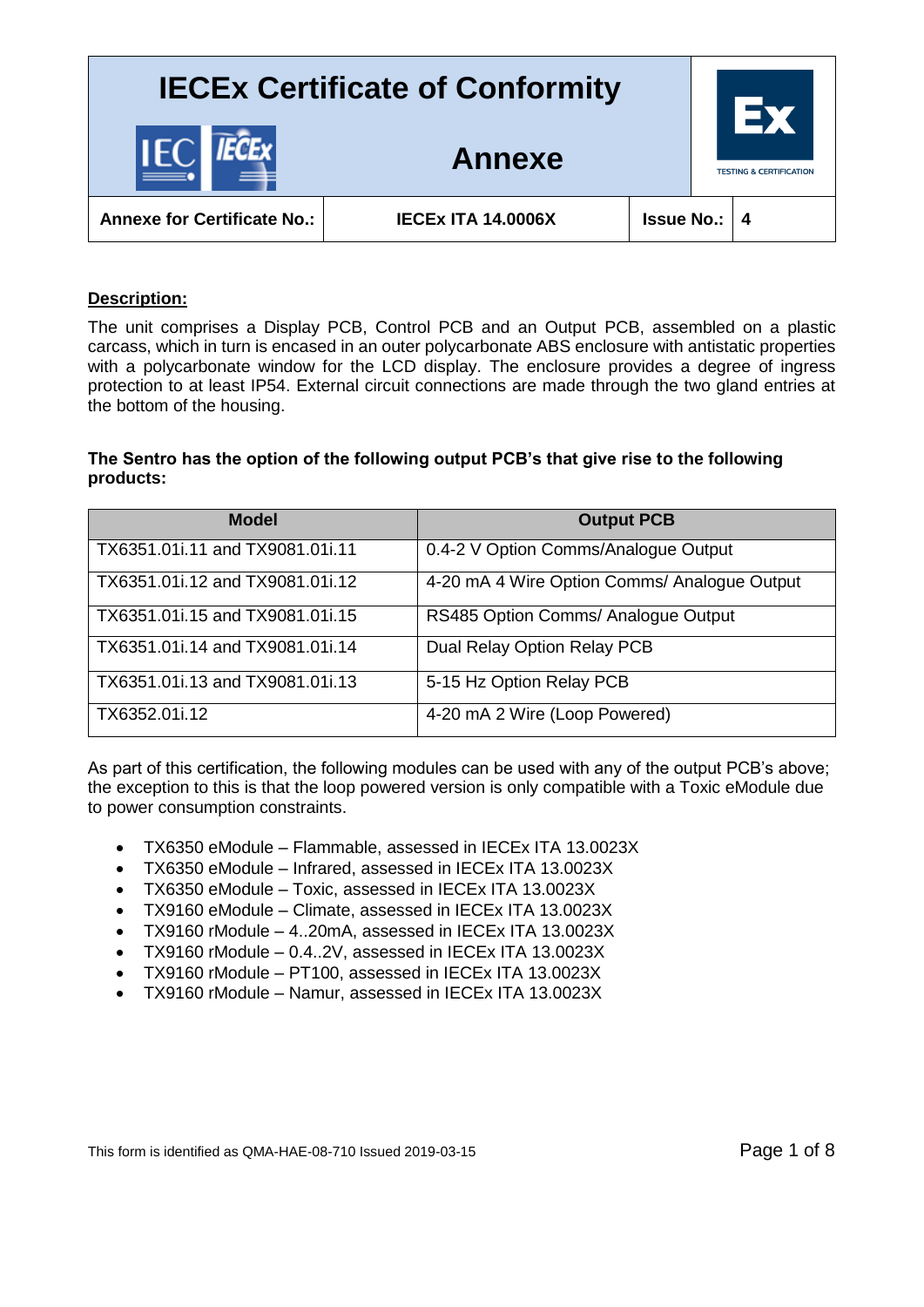

**Annexe for Certificate No.: IECEx ITA 14.0006X Issue No.: 4**

**Annexe**

The products covered by this certificate incorporate devices covered by reports reviewed by TUV Rheinland Australia Pty Ltd. Any modifications of the devices shall require re-certification.

| <b>Existing Report Name</b>                                            | <b>Existing Report</b> | <b>Device Name</b>                |
|------------------------------------------------------------------------|------------------------|-----------------------------------|
| <b>Sentro 8 Sensor Station</b>                                         | AU/ITA/ExTR13.0029/00  | TX9165.01.i                       |
| Sentro Sensor/Transmitter                                              | GB/SIR/ExTR10.0035/01  | TX635x.01i.xx                     |
| Sentro Sensor/Transmitter                                              | GB/SIR/ExTR12.0032/01  | TX635x.01i.xx and<br>TX9081.01.xx |
| Variation to certificates Sira<br>09ATEX2352X and IECEx SIR 09.0147X   | GB/SIR/ExTR13.0003/00  |                                   |
| (Variation to certificates Sira<br>09ATEX2352X and IECEx SIR 09.0147X) | GB/SIR/ExTR14.0116/00  |                                   |

### **Specific Conditions of Use pertaining to Issue 0 of this Certificate:**

1. The following safety parameters are applicable to the Sentro 1 Sensors/Transmitters:

| <b>Model</b>         | <b>Terminals</b>             | <b>Input Parameters</b> |      |             |                |      | <b>Output Parameters</b> |                   |                |                |         |
|----------------------|------------------------------|-------------------------|------|-------------|----------------|------|--------------------------|-------------------|----------------|----------------|---------|
|                      |                              | Ui                      |      | Ci          | Li             | Pi   | <b>Uo</b>                | lo                | Po             | Co             | $Lo *5$ |
| TX6351.01i.11        | 5 wrt 6                      | 14.4V                   | $*1$ | $*2$        | *3             |      | ٠                        | ٠                 | ۰              |                |         |
| and<br>TX9081.01i.11 | 1 wrt $(2 \text{ or }$<br>3) |                         |      |             |                | ٠    | 14.4V                    | 40 <sub>m</sub> A | 135mW          | $*_{4}$        | 292mH   |
| TX6351.01i.12<br>and | 5 wrt 6                      | 14.4V                   | $*1$ | $*_{2}$     | *3             |      | $\blacksquare$           | $\blacksquare$    | $\blacksquare$ | ٠              | ٠       |
| TX9081.01i.12        | 1 wrt $(2 or$<br>3)          |                         |      |             |                |      | 14.4V                    | 477mA             | 1.72W          | $*_{4}$        | 2.1mH   |
| TX6351.01i.15<br>and | 5 wrt 6                      | 14.4V                   | $*1$ | $*2$        | *3             |      |                          |                   |                |                |         |
| TX9081.01i.15        | 1 wrt 2<br>2 wrt 3           | 6.88V                   | $*1$ | $\mathbf 0$ | $\overline{0}$ |      | 5.88V                    | 66mA              | 97mW           | *4             | 26mH    |
| TX6351.01i.14<br>and | 5 wrt 6                      | 14.4V                   | $*1$ | *2          | *3             |      | ۰                        | $\blacksquare$    | ٠              | Ξ.             |         |
| TX9081.01i.14        | 1 wrt 2                      | 30V                     | $*1$ | $\Omega$    | $\Omega$       |      | $\Omega$                 | $\overline{0}$    | 0              | $\Omega$       | 0       |
|                      | 3 wrt 4                      | 30V                     | $*1$ | $\Omega$    | $\overline{0}$ |      | 0                        | $\overline{0}$    | $\Omega$       | $\overline{0}$ | 0       |
| TX6351.01i.13<br>and | 5 wrt 6                      | 14.4V                   | $*1$ | $*_{2}$     | *3             |      |                          |                   |                |                |         |
| TX9081.01i.13        | 1 wrt 2                      | 16.5V                   | ٠    | $\Omega$    | $\overline{0}$ | 2.5W | $\mathbf 0$              | $\overline{0}$    | $\Omega$       | $\overline{0}$ | 0       |
| TX6352.01i.12        | 1 wrt 2                      | 14.4V                   | $*1$ | $*2$        | *3             |      | ۰                        | -                 | ۰              | $\Omega$       | 0       |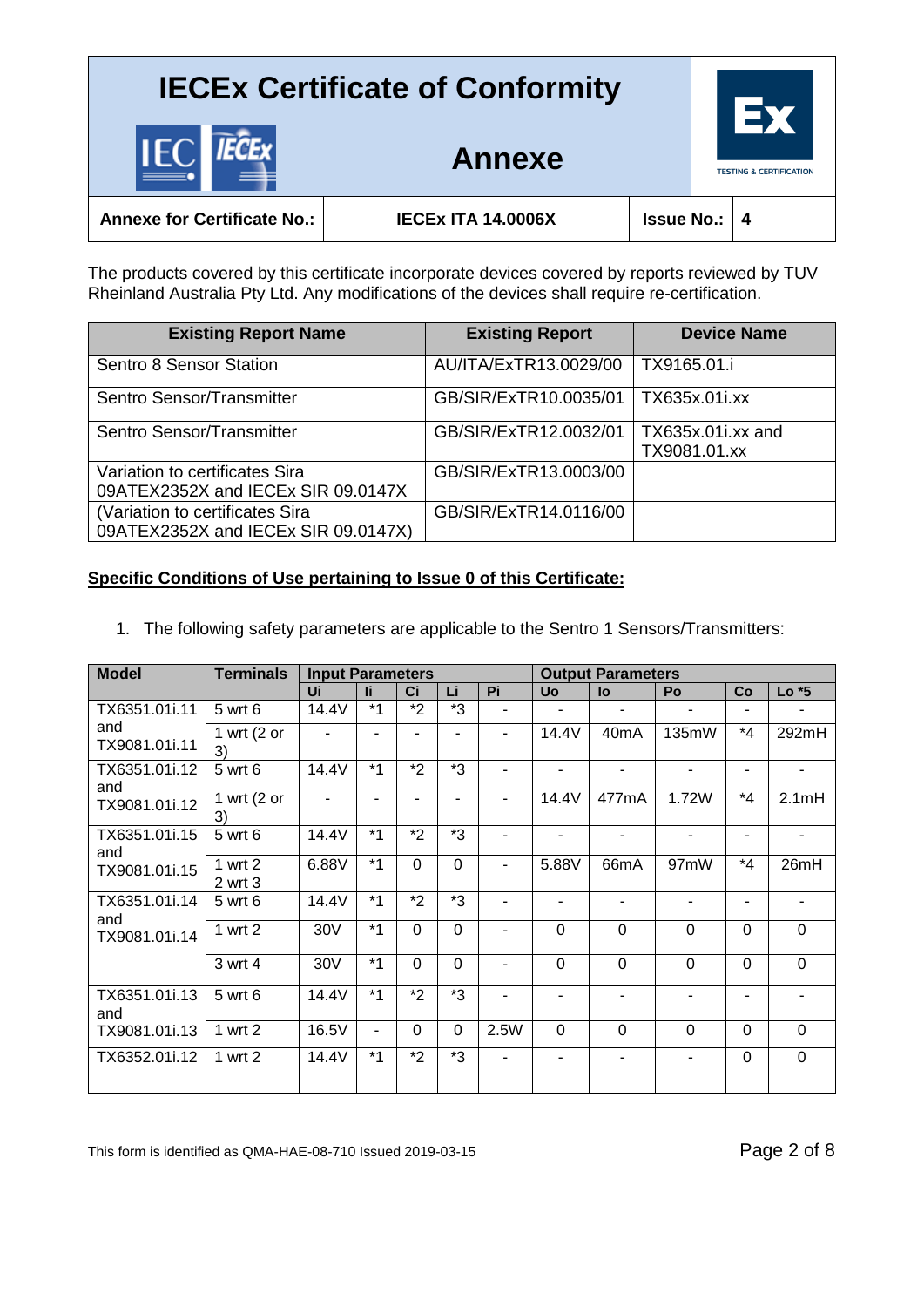

**Annexe for Certificate No.: IECEx ITA 14.0006X Issue No.: 4**

- \*1 li : Not critical
- $*2 Ci$  : Ci = 0, unless a rModule is connected to the Sentro 1, then Ci=0.38uF plus the Ci of the external sensors connected to the rModule.

**Annexe**

- \*3 Li : Total Li of all external sensors and equipment connected to the rModule.
- $*4 Co$  : 1uF, unless the conditions stated in 60079-11:2011, Clause 10.1.5.2 part b can be satisfied.
- $*5 Lo$  : Is calculated using the formula  $\frac{1}{2}$  Lo(lo $*1.5$ )<sup>2</sup>=525uJ.
	- 2. Where an external sensor is used with either a type TX9160.01i.301 (4-20mA), TX9160.01i.303 (0.4-2V), TX9160.01i.321 (4-20mA Differential) or TX9160.01i.323 (0.4-2V Differential) rModule and it is powered from a separate intrinsically safe power supply, the following conditions shall be met:
		- 1. No connection shall be made to rModule terminal 1m (power).
		- 2. The 0V of the external sensor power supply shall be connected to the 0V input of the equipment.
		- 3. The Ui presented by an externally powered sensor to the rModule shall not exceed 14.4V.

#### **Drawing list pertaining to Issue 0 of this Certificate:**

| <b>Manufacturer's Documents</b>    |              |       |             |            |  |  |  |  |  |
|------------------------------------|--------------|-------|-------------|------------|--|--|--|--|--|
| Title:                             | Drawing No.: | Pages | Rev. Level: | Date:      |  |  |  |  |  |
| General Arrangement                | P5536-100    |       | D           | 2014-01-27 |  |  |  |  |  |
| <b>Relay Certification Details</b> | P5536-103    | 1     | A           | 2008-05-02 |  |  |  |  |  |
| <b>Relay Encapsulation Details</b> | P5536-104    | 5     | A           | 2010-01-18 |  |  |  |  |  |
| Circuit Diagram Master             | P5536.276    | 5     | A           | 2014-04-11 |  |  |  |  |  |
| Analogue/Comms Output PCB          |              |       |             |            |  |  |  |  |  |
| (Alternative Build)                |              |       |             |            |  |  |  |  |  |
| PCB, Analogue/Comms Output         | P5536.277    | 1     | A           | 2014-04-11 |  |  |  |  |  |
| (Alternative Build)                |              |       |             |            |  |  |  |  |  |
| Circuit Diagram Control PCB        | P5536.202    | 2     | Е           | 2014-03-20 |  |  |  |  |  |
| (Group I Build)                    |              |       |             |            |  |  |  |  |  |
| PCB, Control                       | P5559.203    |       | B           | 2009-10-14 |  |  |  |  |  |

This form is identified as QMA-HAE-08-710 Issued 2019-03-15 Page 3 of 8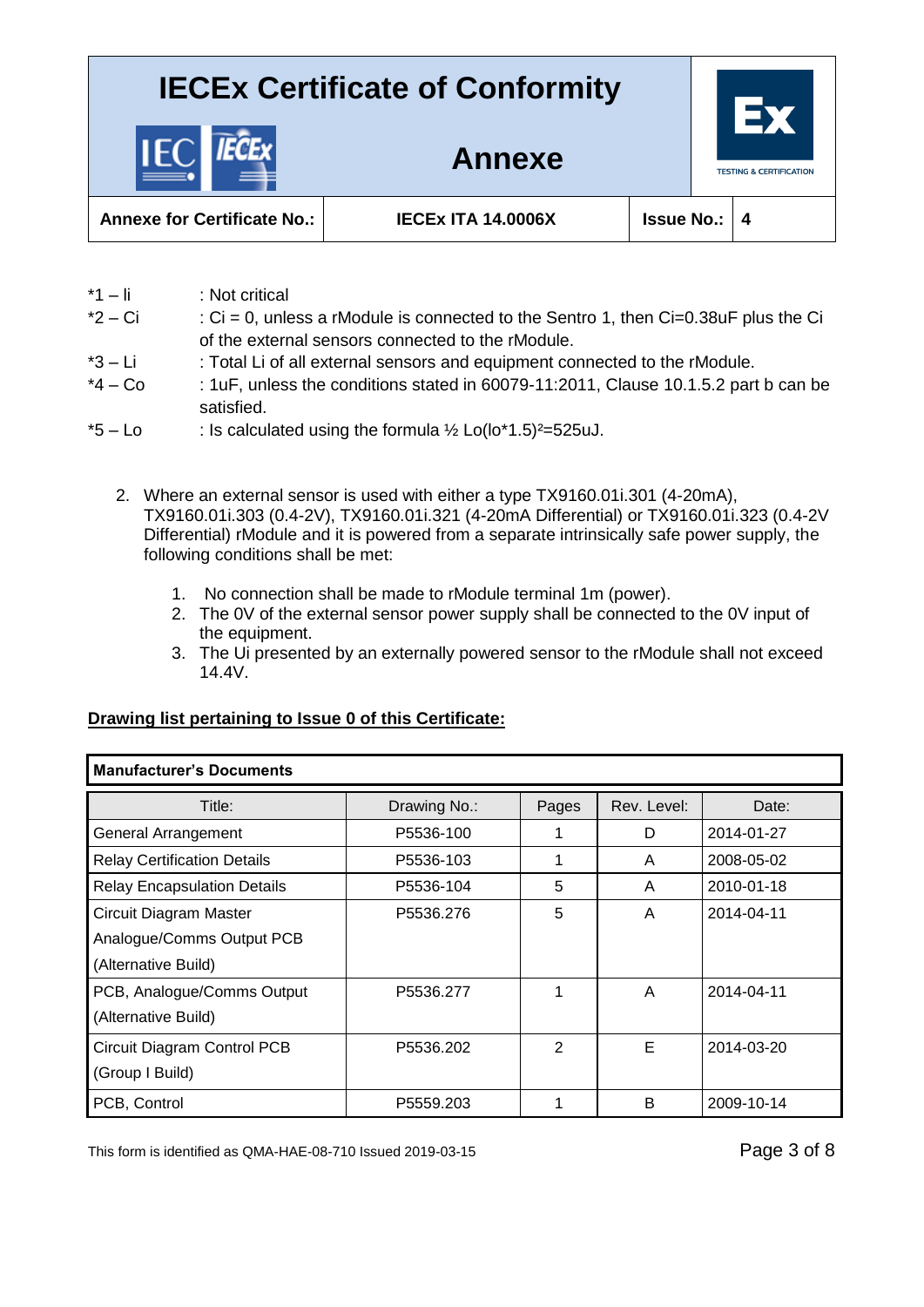

|--|--|

**Annexe**

**Annexe for Certificate No.: IECEx ITA 14.0006X Issue No.: 4**

| Title:                                                   | Drawing No.: | Pages          | Rev. Level:  | Date:      |  |
|----------------------------------------------------------|--------------|----------------|--------------|------------|--|
|                                                          |              |                |              |            |  |
| Circuit Diagram Display PCB                              | P5536.204    | 2              | B            | 2009-10-07 |  |
| (Group I Build)                                          |              |                |              |            |  |
| PCB, Display                                             | P5536.205    | 1              | C            | 2012-05-01 |  |
| PCB, Connector                                           | P5559.212    | 1              | B            | 2009-10-14 |  |
| Circuit Diagram Master                                   | P5536.278    | 4              | A            | 2014-04-10 |  |
| 5-15Hz/Relay Output PCB                                  |              |                |              |            |  |
| (Alternative Build)                                      |              |                |              |            |  |
| PCB, 5-15Hz/ Relay Output                                | P5536.279    | 1              | A            | 2014-04-11 |  |
| (Alternative Build)                                      |              |                |              |            |  |
| Sentro Block Diagram Group I<br>Versions                 | P5536.224    | 1              | $\mathsf{C}$ | 2011-10-19 |  |
| Circuit Diagram 4-20mA Loop<br><b>Powered Output PCB</b> | P5536.225    | $\overline{2}$ | D            | 2014-01-24 |  |
| (Group I Build)                                          |              |                |              |            |  |
| PCB, Loop Powered 4-20mA / 2-<br>Wire                    | P5559.226    | 1              | C            | 2011-05-10 |  |
| Label Details Group I (AUS)                              | P5536.251    | 1              | A            | 2014-02-27 |  |

#### **Variations permitted by Issue 1 of this certificate:**

The purpose of this issue is to add another sensor module to the existing range of sensors that may be fitted to the Sentro 1 Transmitter Stations.

When a Humidity Sensor Module is mounted to a Sentro 1 base unit, the combination is given the name TX6356 Humidity Sensor/Transmitter.

The Humidity Sensor Module comprises of two components; the Humidity rModule and the Humidity Sensor Head. These are joined with an interconnecting adapter cable.

The Humidity rModule plugs into the main module receptacle housing inside the Sentro 1 Base Unit, whereas the Humidity Sensor Head is external to the Sentro 1 Base station and mounted in a M20 gland entry of the Sentro 1 Base Unit.

A signal from a digital humidity sensor mounted on the sensor board is conditioned and an analogue signal is then transmitted to other monitoring equipment.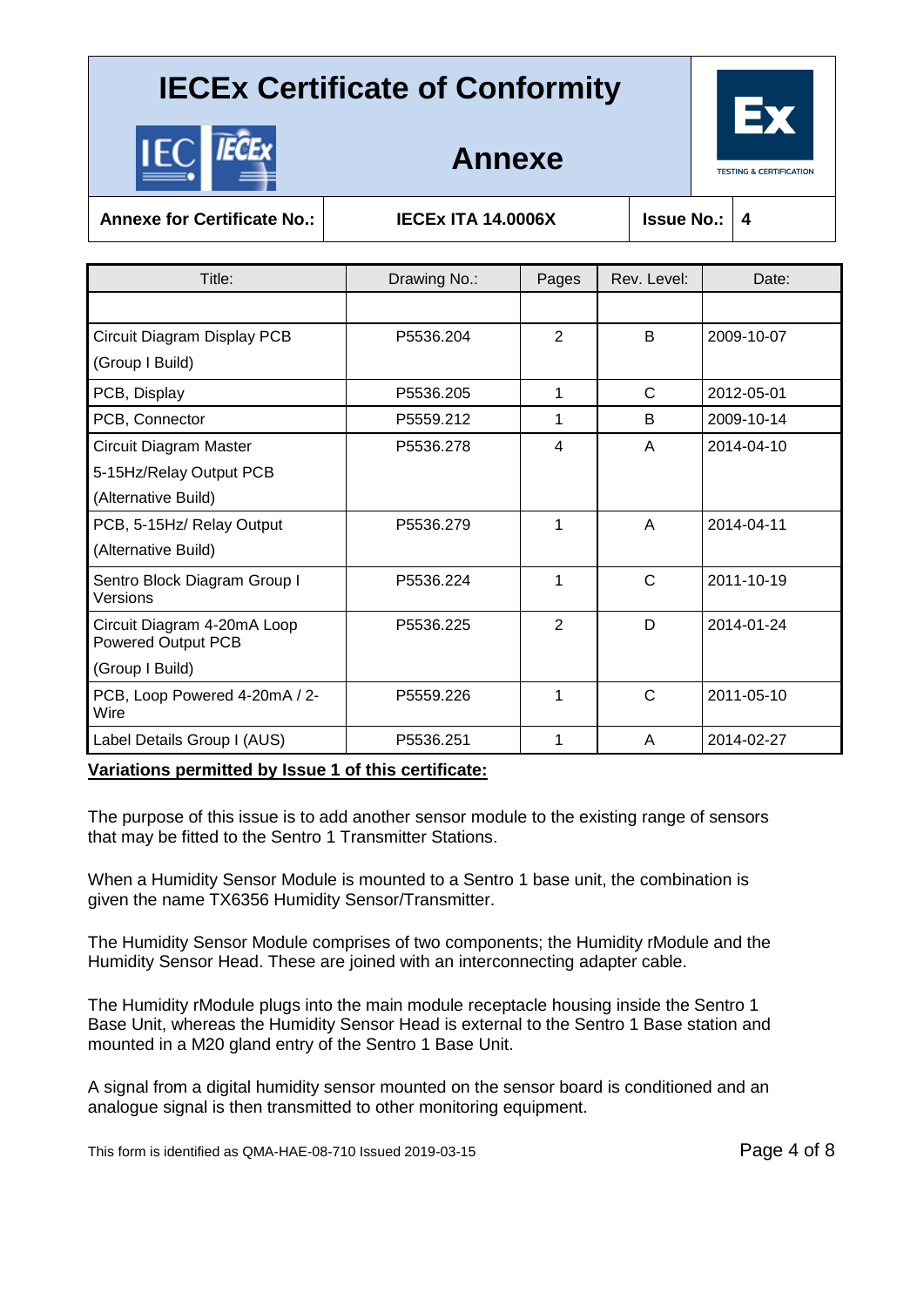

|  | manara fan Oantifianta Na |  |  |  |
|--|---------------------------|--|--|--|
|  |                           |  |  |  |

IE

**Annexe for Certificate No.: IECEx ITA 14.0006X Issue No.: 4**

**Annexe**

The Sentro has the option of the following output PCB's that give rise to the following products:

| <b>Model</b> | <b>Output PCB</b>                            |
|--------------|----------------------------------------------|
| TX6356.06.01 | 4-20 mA 4 Wire Option Comms/ Analogue Output |
| TX6356.06.02 | 0.4-2 V Option Comms/Analogue Output         |
| TX6356,06.03 | 5-15 Hz Option Relay PCB                     |
| TX6356.06.04 | RS485 Option Comms/ Analogue Output          |
| TX6356.06.05 | Dual Relay Normally closed                   |
| TX6356.06.06 | Dual Relay Normally open                     |

## **Specific Conditions of Use pertaining to Issue 1 of this certificate:**

The following safety parameters are applicable to the Sentro 1 TX6356 Humidity Sensor/Transmitter:

| <b>Model</b>        | <b>Field</b>                         | <b>Input Parameters</b>  |      |             |                |          | <b>Output Parameters</b> |                |                |             |                |
|---------------------|--------------------------------------|--------------------------|------|-------------|----------------|----------|--------------------------|----------------|----------------|-------------|----------------|
|                     | <b>Screw</b><br><b>Terminal</b><br>S | Ui                       | Ιi   | Ci          | Li             | Pi       | <b>Uo</b>                | lo             | Po             | Co          | $Lo*2$         |
| TX6356.06.<br>01    | 5 wrt 6                              | 14.4<br>V                | $*1$ | $\mathbf 0$ | $\overline{0}$ |          |                          |                |                |             |                |
| (4.20mA)            | 1 wrt $(2 \text{ or }$<br>3)         | $\blacksquare$           |      | ٠           |                |          | 14.4<br>V                | 477mA          | 1.72W          | *3          | 2.1mH          |
| TX6356.06.<br>02    | 5 wrt 6                              | 14.4<br>$\vee$           |      | $\Omega$    | $\overline{0}$ | ٠        | $\blacksquare$           |                | ٠              | ۰           |                |
| (0.4.2V)            | 1 wrt ( $2$ or<br>3)                 | $\overline{\phantom{0}}$ |      |             |                |          | 14.4<br>V                | 40mA           | 135m<br>W      | *3          | 292mH          |
| TX6356.06.<br>03    | 5 wrt 6                              | 14.4<br>$\vee$           | $*1$ | $\Omega$    | $\overline{0}$ | ۰        | $\overline{\phantom{a}}$ |                | $\blacksquare$ |             |                |
| $(5-15Hz)$          | 1 wrt 2                              | 16.5<br>$\vee$           | ۰    | $\mathbf 0$ | $\overline{0}$ | 2.5<br>W | $\overline{0}$           | $\overline{0}$ | $\overline{0}$ | $\mathbf 0$ | $\overline{0}$ |
| TX6356.06.<br>04    | 5 wrt 6                              | 14.4<br>$\vee$           | $*1$ | $\mathbf 0$ | $\overline{0}$ |          |                          |                |                |             |                |
| (RS485)             | 1 wrt 2<br>2 wrt 3                   | 6.88<br>$\vee$           | $*1$ | $\mathbf 0$ | $\overline{0}$ |          | 5.88<br>V                | 66mA           | 97mW           | *3          | 26mH           |
| TX6356.06.<br>05    | 5 wrt 6                              | 14.4<br>$\vee$           | $*1$ | $\mathbf 0$ | $\overline{0}$ |          | $\blacksquare$           |                |                |             |                |
| (Dual Relay         | 1 wrt 2                              | 30V                      | $*1$ | $\mathbf 0$ | $\overline{0}$ |          | $\Omega$                 | 0              | $\overline{0}$ | 0           | $\overline{0}$ |
| Normally<br>closed) | 3 wrt 4                              | 30V                      | $*1$ | 0           | 0              |          | 0                        | 0              | $\mathbf 0$    | 0           | $\Omega$       |

This form is identified as QMA-HAE-08-710 Issued 2019-03-15 Page 5 of 8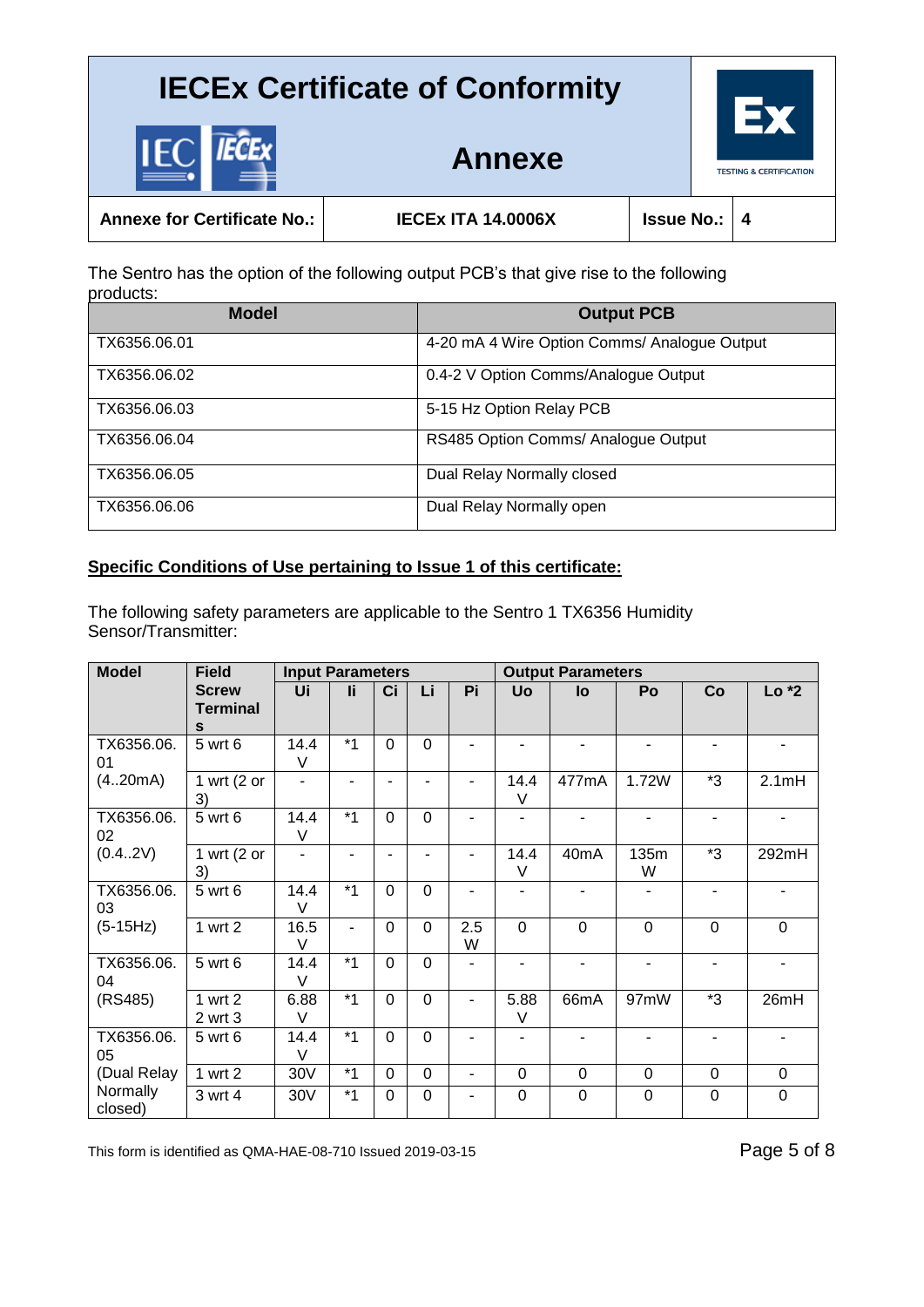

**Annexe**



Annexe for Certificate No.: **IECEX ITA 14.0006X** | Issue

| Je | No.: |  |
|----|------|--|
|    |      |  |

 $\mathbf{I}$ 

| <b>Model</b>      | <b>Field</b><br><b>Screw</b><br><b>Terminal</b><br>s | <b>Input Parameters</b> |      |    |          | <b>Output Parameters</b> |    |    |    |    |        |
|-------------------|------------------------------------------------------|-------------------------|------|----|----------|--------------------------|----|----|----|----|--------|
|                   |                                                      | Ui                      | li   | Ci | Li       | Pi                       | Uo | lo | Po | Co | $Lo*2$ |
| TX6356.06.<br>06  | 5 wrt 6                                              | 14.4                    | $*1$ |    | $\Omega$ |                          | -  |    | -  |    |        |
| (Dual Relay       | wrt 2                                                | 30V                     | $*1$ |    | 0        |                          | 0  |    |    |    |        |
| Normally<br>open) | 3 wrt 4                                              | 30V                     | $*1$ | 0  | 0        |                          | 0  |    | 0  | 0  |        |

\*1 – Ii : Not critical.

\*2 – Lo: Is calculated using the formula  $\frac{1}{2}$  Lo(lo\*1.5)<sup>2</sup>=525uJ.

 $*3 - Co$  : 1uF, unless the conditions stated in 60079-11:2011, Clause 10.1.5.2 part b can

be satisfied.

### **Drawings Associated with the Issue 1 of this Certificate:**

| <b>Manufacturer's Documents</b>                                    |              |                |             |            |  |  |
|--------------------------------------------------------------------|--------------|----------------|-------------|------------|--|--|
| Title:                                                             | Drawing No.: | Pages          | Rev. Level: | Date:      |  |  |
| PCB, Connector Board                                               | P5553.21     | 1              | B           | 2010-06-14 |  |  |
| Circuit Diagram Signal Conditioning<br>CPU Board (Group I)         | P5553.29     | $\overline{2}$ | C           | 2014-12-16 |  |  |
| PCB, Signal Conditioning CPU Board                                 | P5553.30     | 1              | B           | 2010-02-10 |  |  |
| Circuit Diagram 0.4-2V Humidity Input<br>Module Base PCB (Group I) | P5553.174    | $\overline{2}$ | A           | 2014-04-24 |  |  |
| PCB, Humidity I/P Module Baseboard                                 | P5553.175    | 1              | A           | 2014-04-24 |  |  |
| 0.4-2V Humidity Input rModule Block<br>Diagram                     | P5553.176    | 1              | A           | 2014-04-24 |  |  |
| <b>General Arrangement</b>                                         | P5553-177    | 1              | B           | 2014-12-02 |  |  |
| <b>Certified Circuit Diagram Humidity</b><br><b>Sensor Module</b>  | P5597.01     | $\overline{2}$ | B           | 2014-02-06 |  |  |
| rModule Interconnections Humidity<br>Sensor Head                   | P5597.02     | 1              | A           | 2014-07-30 |  |  |
| PCB, Humidity Sensor Module                                        | P5597.03     | 1              | B           | 2014-04-09 |  |  |
| <b>Certification Markings</b>                                      | P5597.20     | 1              | A           | 2014-12-03 |  |  |

This form is identified as QMA-HAE-08-710 Issued 2019-03-15 Page 6 of 8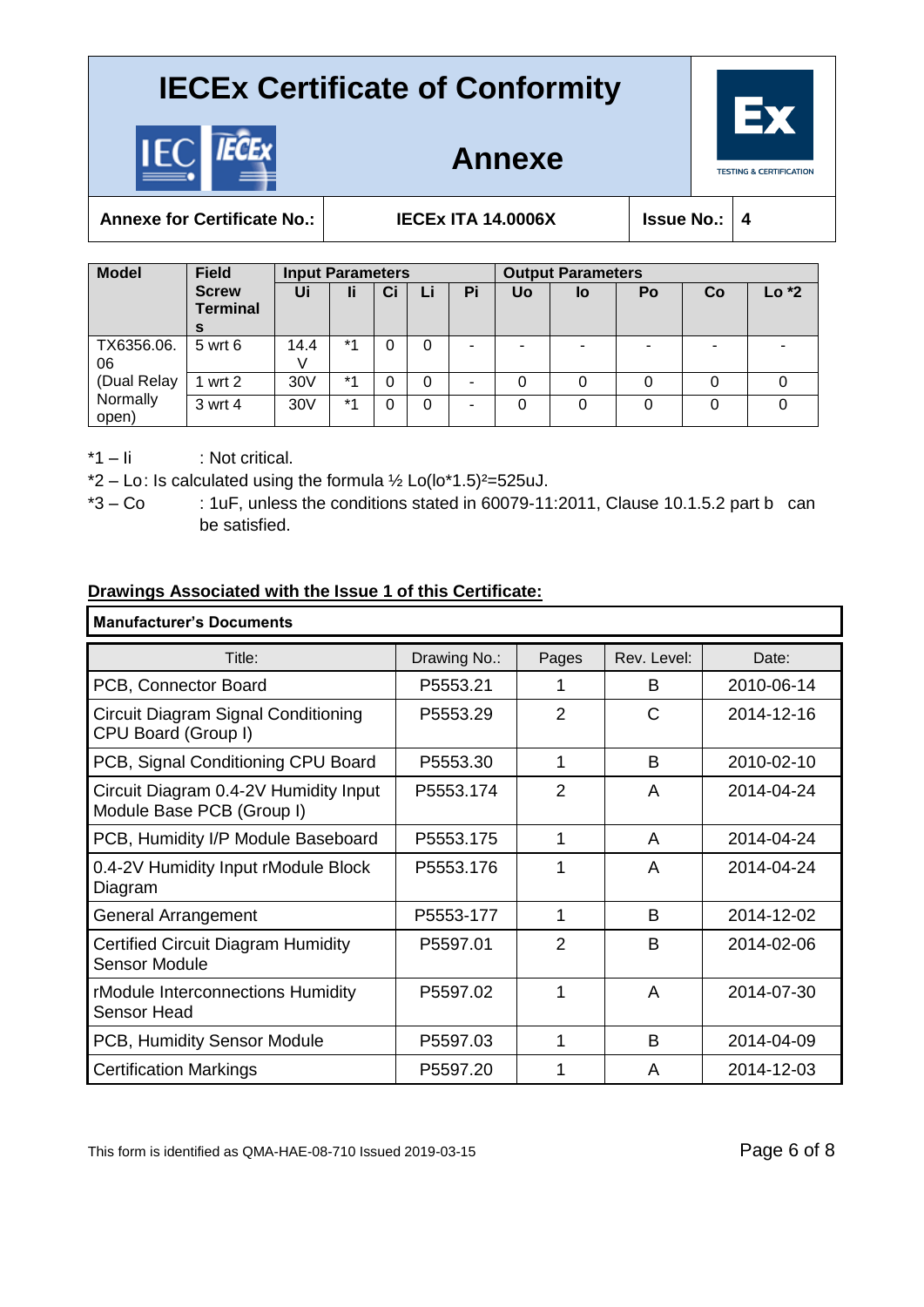

**Annexe for Certificate No.: IECEx ITA 14.0006X Issue No.: 4**

**Annexe**

### **Variations permitted by Issue 2 of this certificate:**

This variation covers the change to the TX6350 Toxic eModule Sensor covered in IECEx ITA 13.0023X-01 and assessed in AU/ITA/ExTR15.0026/00.

#### **Specific Conditions of Use pertaining to Issue 2 of this certificate:**

The conditions of safe use have not changed from Issue 1.

### **Drawings Associated with the Issue 2 of this Certificate:**

Nil.

### **Variations permitted by Issue 3 of this certificate:**

This variation covers the change to the TX6350 Infrared Gas Sensing eModule covered in IECEx ITA 13.0023X-02 and assessed in AU/ITA/ExTR16.0009/00.

## **Specific Conditions of Use pertaining to Issue 3 of this certificate:**

The conditions of safe use have not changed from Issue 1.

## **Drawings Associated with the Issue 3 of this Certificate:**

Nil.